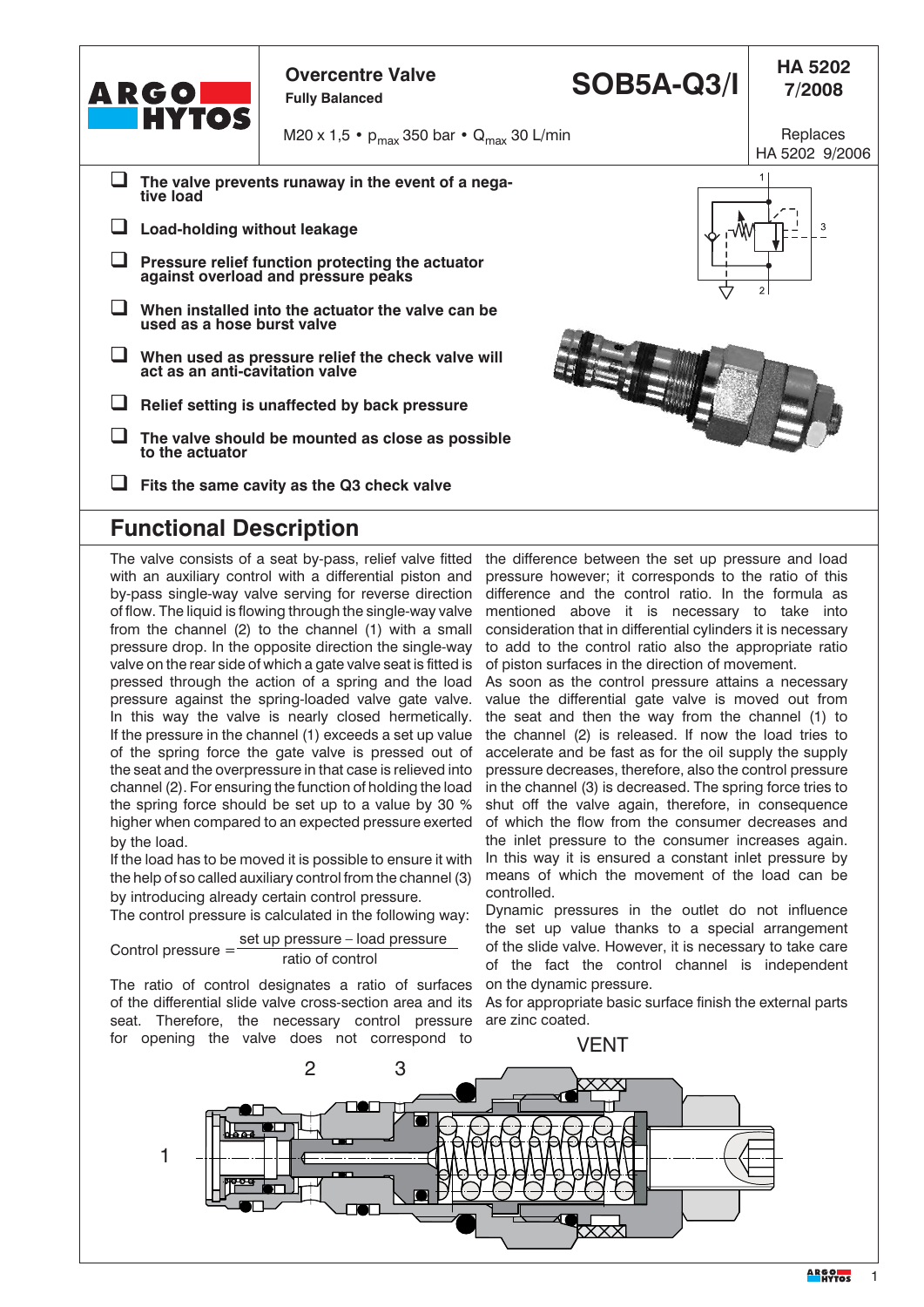HA 5202

#### **Ordering Code**



## **Technical Data**

| Cavity                                                                            |             | M20 x 1.5                                     |  |
|-----------------------------------------------------------------------------------|-------------|-----------------------------------------------|--|
| Maximum flow                                                                      | L/min       | 30                                            |  |
| Max. pressure                                                                     | bar         | 270                                           |  |
| Max. input pressure                                                               | bar         | 350                                           |  |
| Pressure drops                                                                    | bar         | see $\Delta p - Q$ characteristics            |  |
| Hydraulic fluid                                                                   |             | Hydraulic oil (HM, HV) according to DIN 51524 |  |
| Fluid temperature range                                                           | $^{\circ}C$ | $-20+90$                                      |  |
| <b>Viscosity</b>                                                                  | $mm^2/s$    | 20400                                         |  |
| Maximum degree of fluid contamination                                             |             | according to ISO 4406 (1999), Class 21/18/15  |  |
| Weight<br>kg                                                                      |             | 0,14                                          |  |
| Maximum valve tightening torque<br><b>Nm</b><br>in valve body or in control block |             | $45+2$                                        |  |
| Mounting position                                                                 |             | any                                           |  |

## $\Delta p$ **-Q Characteristics** Measured at  $v = 40$  mm<sup>2</sup>

Measured at  $v = 40$  mm<sup>2</sup>/s

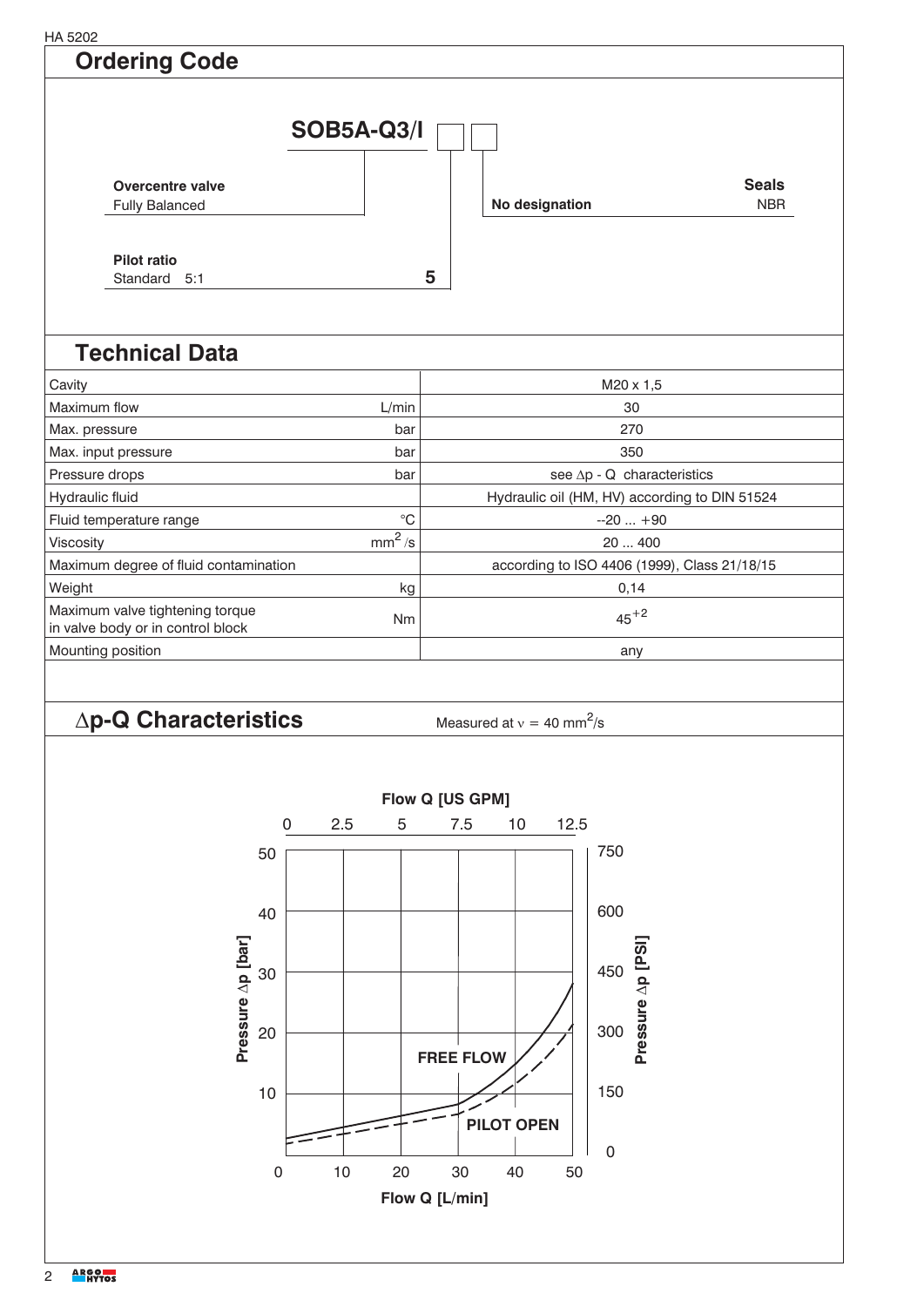